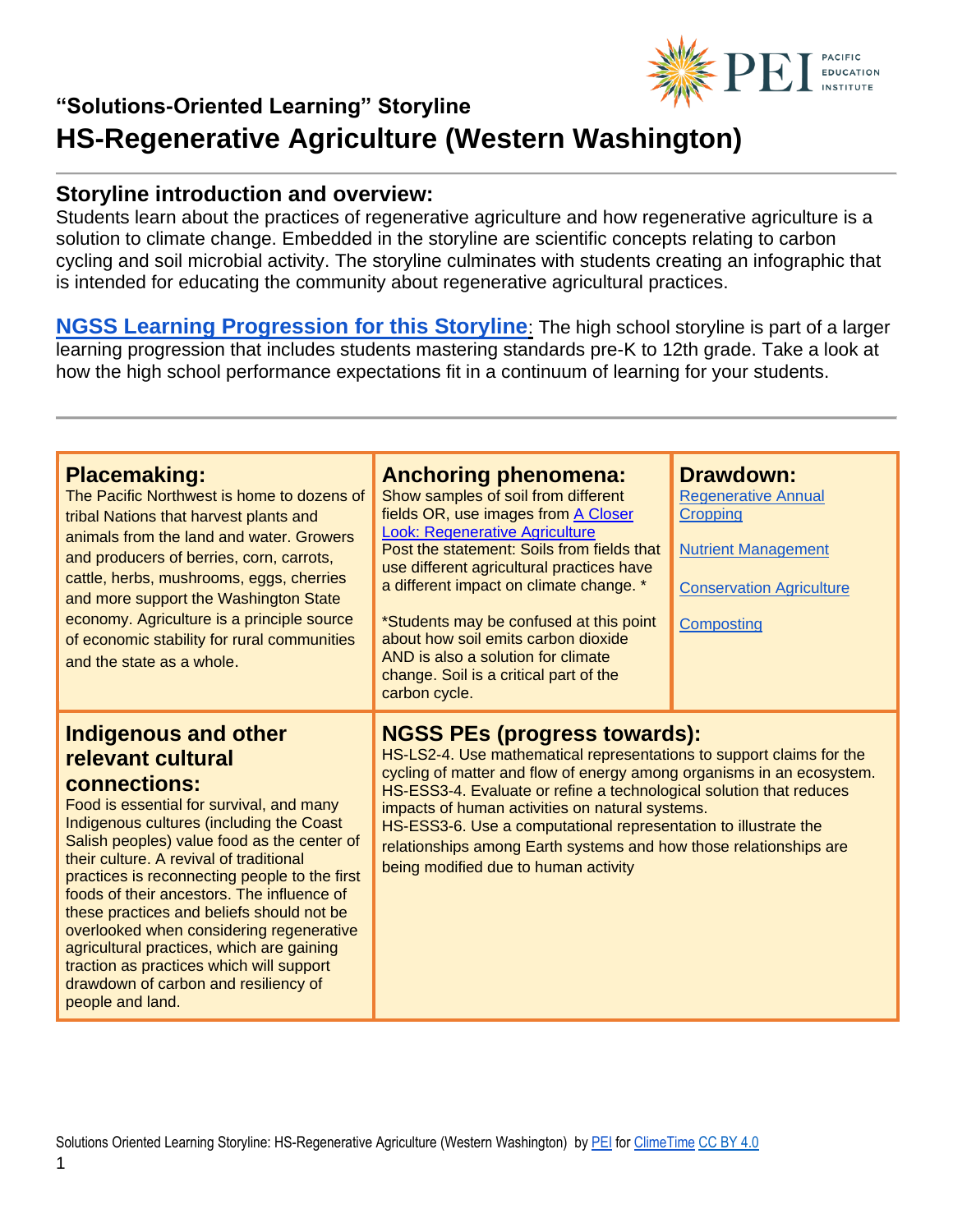

#### **Estimated time required to implement this storyline: 3 to 4 weeks**

#### **NGSS PEs:**

HS-LS2-4. Use mathematical representations to support claims for the cycling of matter and flow of energy among organisms in an ecosystem.

HS-ESS3-4. Evaluate or refine a technological solution that reduces impacts of human activities on natural systems.

HS-ESS3-6. Use a computational representation to illustrate the relationships among Earth systems and how those relationships are being modified due to human activity.

| Science & Engineering Practice (SEP)                                                                                                                                                                                                                                                                                                                                                                                                                                                                                                                                                                                     | Disciplinary Core Idea (DCI)                                                                                                                                                                                                                                                                                                                                                                                                                                                                                                                                                                                                                                                                                                                                                                                                                                                      | <b>Cross Cutting Concept (CCC)</b>                                                                                                                                                                                                  |
|--------------------------------------------------------------------------------------------------------------------------------------------------------------------------------------------------------------------------------------------------------------------------------------------------------------------------------------------------------------------------------------------------------------------------------------------------------------------------------------------------------------------------------------------------------------------------------------------------------------------------|-----------------------------------------------------------------------------------------------------------------------------------------------------------------------------------------------------------------------------------------------------------------------------------------------------------------------------------------------------------------------------------------------------------------------------------------------------------------------------------------------------------------------------------------------------------------------------------------------------------------------------------------------------------------------------------------------------------------------------------------------------------------------------------------------------------------------------------------------------------------------------------|-------------------------------------------------------------------------------------------------------------------------------------------------------------------------------------------------------------------------------------|
| <b>Constructing Explanations and Designing</b><br>Solutions Constructing explanations and designing<br>solutions in 9-12 builds on K-8 experiences and<br>progresses to explanations and designs that are<br>supported by multiple and independent student-<br>generated sources of evidence consistent with<br>scientific knowledge, principles and theories. Design<br>or refine a solution to a complex real-world problem<br>based on scientific knowledge, student-generated<br>sources of evidence, prioritized criteria, and trade-off<br>considerations.                                                         | For HS-ESS3-4<br><b>ETS1.B: Developing Possible Solutions</b><br>When evaluating solutions, it is important to take into<br>account a range of constraints, including cost, safety,<br>reliability, and aesthetics, and to consider social,<br>cultural, and environmental impacts.                                                                                                                                                                                                                                                                                                                                                                                                                                                                                                                                                                                               | <b>Stability and Change</b><br>Feedback (negative or positive) can<br>stabilize or destabilize a system.                                                                                                                            |
| <b>Using Mathematical and Computational Thinking</b><br>Mathematical and computational thinking in 9-12<br>builds on K-8 experiences and progresses to using<br>algebraic thinking and analysis; a range of linear and<br>nonlinear functions including trigonometric functions,<br>exponentials and logarithms; and computational tools<br>for statistical analysis to analyze, represent, and<br>model data. Simple computational simulations are<br>created and used based on mathematical models of<br>basic assumptions. Use mathematical<br>representations of phenomena or design solutions to<br>support claims. | For HS-LS2-4.<br>LS2.B: Cycles of Matter and Energy Transfer in<br>Ecosystems.<br>Plants or algae form the lowest level of the food web. At<br>each link upward in a food web, only a small fraction of<br>the matter consumed at the lower level is transferred<br>upward, to produce growth and release energy in<br>cellular respiration at the higher level. Given this<br>inefficiency, there are generally fewer organisms at<br>higher levels of a food web. Some matter reacts to<br>release energy for life functions, some matter is stored<br>in newly made structures, and much is discarded. The<br>chemical elements that make up the molecules of<br>organisms pass through food webs and into and out of<br>the atmosphere and soil, and they are combined and<br>recombined in different ways. At each link in an<br>ecosystem, matter and energy are conserved. | <b>Energy and Matter</b><br>Energy cannot be created or destroyed;<br>it only moves between one place and<br>another place, between objects and/or<br>fields, or between systems.                                                   |
| <b>Using Mathematics and Computational Thinking</b><br>Mathematical and computational thinking in 9-12<br>builds on K-8 experiences and progresses to using<br>algebraic thinking and analysis; a range of linear and<br>nonlinear functions including trigonometric functions,<br>exponentials and logarithms; and computational tools<br>for statistical analysis to analyze, represent, and<br>model data. Simple computational simulations are<br>created and used based on mathematical models of<br>basic assumptions. Use a computational<br>representation of phenomena or design solutions to                   | For HS-ESS3-6<br><b>ESS3.D: Global Climate Change</b><br>Through computer simulations and other studies,<br>important discoveries are still being made about how<br>the ocean, the atmosphere, and the biosphere interact<br>and are modified in response to human activities.                                                                                                                                                                                                                                                                                                                                                                                                                                                                                                                                                                                                    | <b>Systems and System Models</b><br>When investigating or describing a<br>system, the boundaries and initial<br>conditions of the system need to be<br>defined and their inputs and outputs<br>analyzed and described using models. |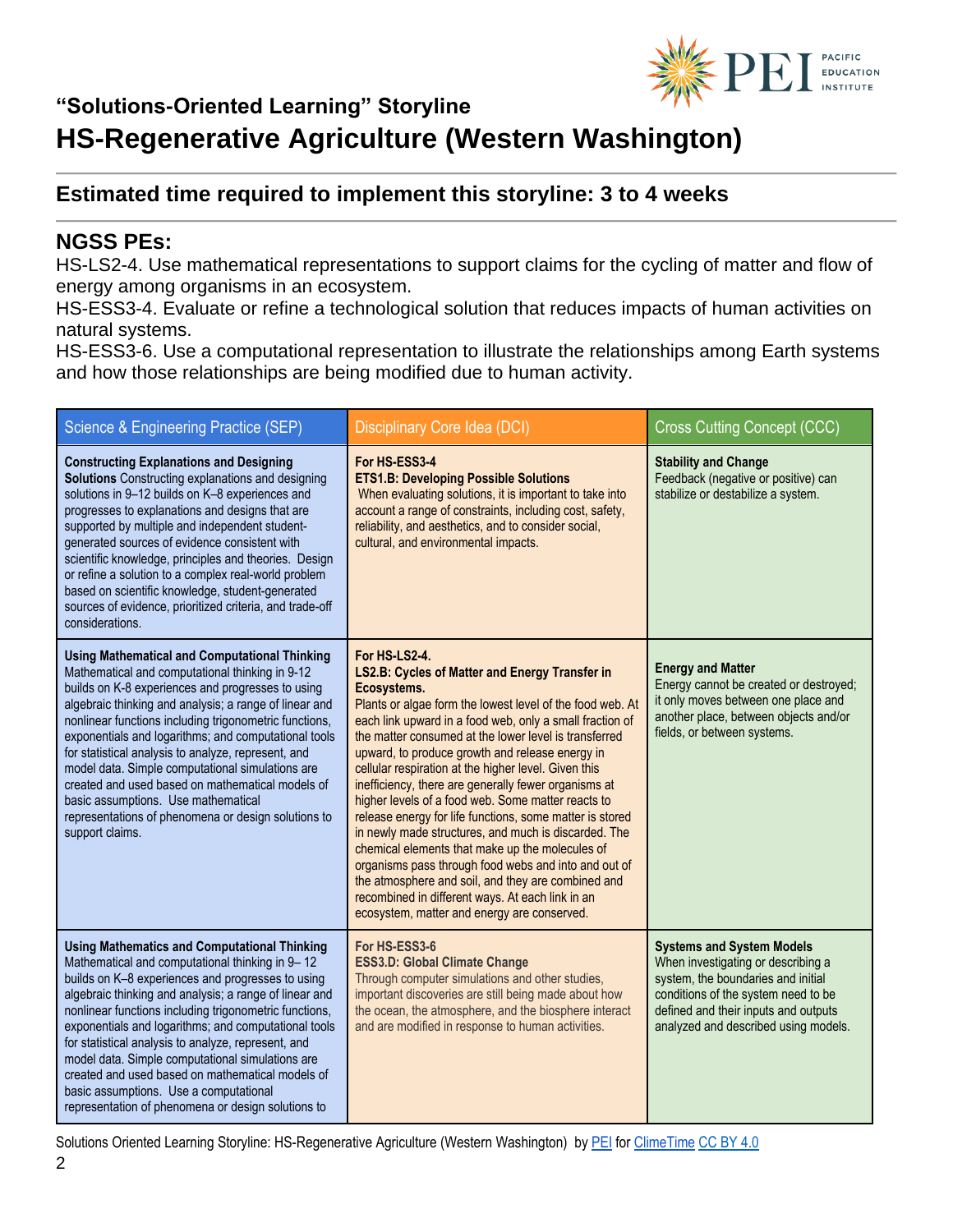

describe and/or support claims and/or explanations.

| Learning<br>Session: | <b>Materials List</b>                                                                                                                                                                                                                                                                                                                                                                                                                                                                                                                                                                                                                                                                                                                                                                                                                                                        |
|----------------------|------------------------------------------------------------------------------------------------------------------------------------------------------------------------------------------------------------------------------------------------------------------------------------------------------------------------------------------------------------------------------------------------------------------------------------------------------------------------------------------------------------------------------------------------------------------------------------------------------------------------------------------------------------------------------------------------------------------------------------------------------------------------------------------------------------------------------------------------------------------------------|
| $\boldsymbol{2}$     | Soil samples                                                                                                                                                                                                                                                                                                                                                                                                                                                                                                                                                                                                                                                                                                                                                                                                                                                                 |
| 5                    | <b>Bromothymol Blue</b><br><b>Berlese Funnel Lab:</b><br>1 2-L plastic soda bottle<br>1 pair scissors<br>1 10-cm2 square of 1/4 or 1/8-inch mesh hardware cloth or plastic needlepoint backing<br>1 pair tin snips<br>1 pair pliers<br>1 10 x 10 x 5-cm soil-surface sample<br>1 trowel or pancake turner<br>$\bullet$<br>1 pair of gloves<br>$\bullet$<br>1 3.8-L (1-gallon) sealable, plastic bag<br>$\bullet$<br>50.0 mL ethanol<br>1 500-mL glass jar with 7.5-cm diameter opening and tight lid<br>1 piece of newspaper<br>1 9-watt colorless light bulb & a socket in a string of holiday lights or 25-watt shielded light<br>1 10-cm2<br>square of aluminum foil or dark paper<br>You will need the following for each group of two students in a class of 24:<br>3 2-L plastic soda bottles<br>$\bullet$<br>1 pair scissors<br>3 10 x 10 x 5-cm soil-surface samples |

| 1. | <b>Grounding Native Ways of Knowing</b>                                                                                                                                                                                                                                                                                                                                                                                                                             | Estimated time:<br>One to Two<br>50-minute Periods |
|----|---------------------------------------------------------------------------------------------------------------------------------------------------------------------------------------------------------------------------------------------------------------------------------------------------------------------------------------------------------------------------------------------------------------------------------------------------------------------|----------------------------------------------------|
|    | Show Robin Kimmerer's Ted Talk about how Indigenous people treat the harvesting of food<br><b>Reclaiming the Honorable Harvest</b><br>You can support this video with the content at Burke Museum, "Reviving traditional Coast<br>Salish food knowledge", which is more regionally specific. The core values listed in this<br>resource are:<br>- Food is the center of culture,<br>Honor the food chain,<br>- Eat with the seasons, and<br>Eat a variety of foods. |                                                    |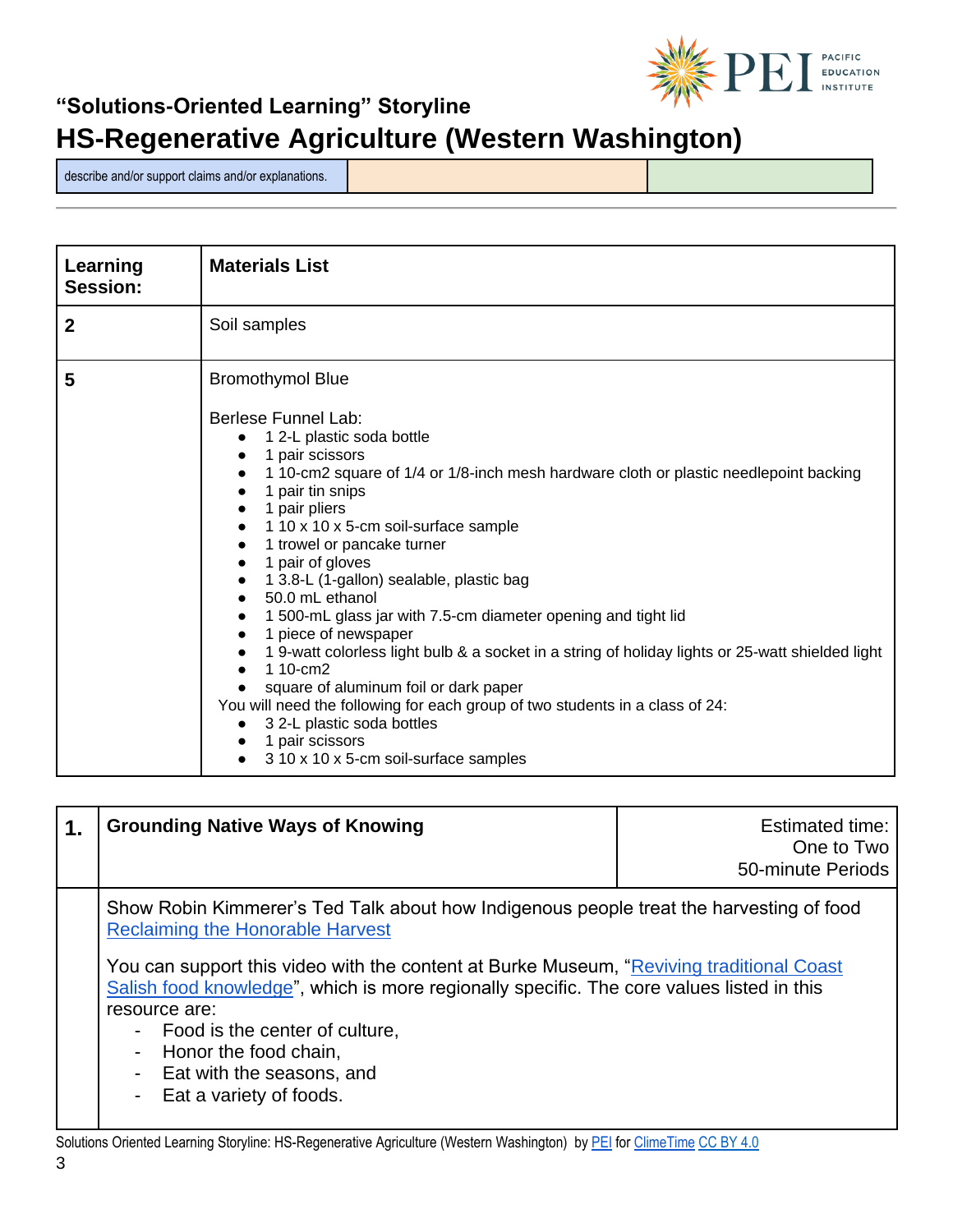

["Native Plants Journal"](https://rngr.net/npn/journal/articles/ethnobotany-culture-management-and-use-of-common-camas) specifically speaks to one food species popular among Indigenous peoples in the Pacific Northwest: camas. It includes 9 management practices which can support understanding of Indigenous agricultural practices. We also recommend researching your nearest tribe and the approaches to food and agriculture in the past, present, and future. Locate resources such as sustainability plans, climate adaptation plans, etc. to support your learning. Additional resources on working with Indigenous students and tribes: To access information on how to reach out and build relationships with local tribes, visit the [OSPI Office of Native Education: Partnering with Tribes,](https://www.k12.wa.us/student-success/resources-subject-area/time-immemorial-tribal-sovereignty-washington-state/partnering-tribes) and contact your district's tribal liaison/Title VI coordinator. To learn more about respecting and building upon Indigenous Peoples' Rights visit the [Learning in Places website,](http://learninginplaces.org/) a project led by Dr. Megan Bang then read Practice Brief

#10[:](http://stemteachingtools.org/brief/10) [Teaching STEM In Ways that Respect and Build Upon Indigenous Peoples' Rights](http://stemteachingtools.org/brief/10) and Practice Brief #11[:](http://stemteachingtools.org/brief/11) [Implementing Meaningful STEM Education with Indigenous Students &](http://stemteachingtools.org/brief/11)  [Families](http://stemteachingtools.org/brief/11) published on the University of Washington's [STEM Teaching Tools website](http://stemteachingtools.org/).

#### **2. Examine phenomena: Soils from fields that use different agricultural practices have a different impact on climate change.**  Estimated time: 30 minutes Show samples of soil from different fields OR use [A Closer Look: Regenerative Agriculture.](https://kisstheground.com/a-closer-look-regenerative-agriculture-practices-part-1/) Students may be confused at this point about how soil emits carbon dioxide AND is also a solution for climate change through carbon storage.

**3. Pre Assessment: Extimated time: Extimated time: Extimated time:** 30 minutes **[HS-Regenerative Ag](https://pacificeductioninstitute.sharepoint.com/:w:/r/sites/Program/_layouts/15/Doc.aspx?sourcedoc=%7BF4183B96-BCC1-457B-BAC3-603D8F7C9B9E%7D&file=HS-Regenerative%20Ag%20(Western%20WA)%20Pre-Assessment.docx&action=default&mobileredirect=true) (Western WA) Pre-Assessment**

**[HS-Regenerative Ag \(Western WA\) Assessment Rubric](https://pacificeductioninstitute.sharepoint.com/:w:/r/sites/Program/_layouts/15/Doc.aspx?sourcedoc=%7B9F1E0F78-7454-478F-B4E7-32809F98814F%7D&file=HS-Regenerative%20Ag%20(Western%20WA)%20Assessment%20Rubric%20_.docx&action=default&mobileredirect=true)**

| 4. | Guiding question: What does agriculture look like in Washington<br>state and how has it changed over time?                                                                                                                                                                                                                                                                                                                                                                   | <b>Estimated time:</b><br>Two to three 50-<br>minute periods |
|----|------------------------------------------------------------------------------------------------------------------------------------------------------------------------------------------------------------------------------------------------------------------------------------------------------------------------------------------------------------------------------------------------------------------------------------------------------------------------------|--------------------------------------------------------------|
|    | 1. List all the food that you eat and place them (or their ingredients) into categories. For<br>example: plants and animals. Students highlight their favorite food on their list and trace<br>back to the sources of that food. (For example, if a students' favorite food is pizza, they<br>may say that the olive oil is from Italy or the tomatoes are from Mexico, while the<br>cheese is from cows in California.) Guide the discussion to local crops and the kind of |                                                              |

Solutions Oriented Learning Storyline: HS-Regenerative Agriculture (Western Washington) by [PEI](https://pacificeducationinstitute.org/) fo[r ClimeTime](https://www.climetime.org/) [CC BY 4.0](https://creativecommons.org/licenses/by/4.0/)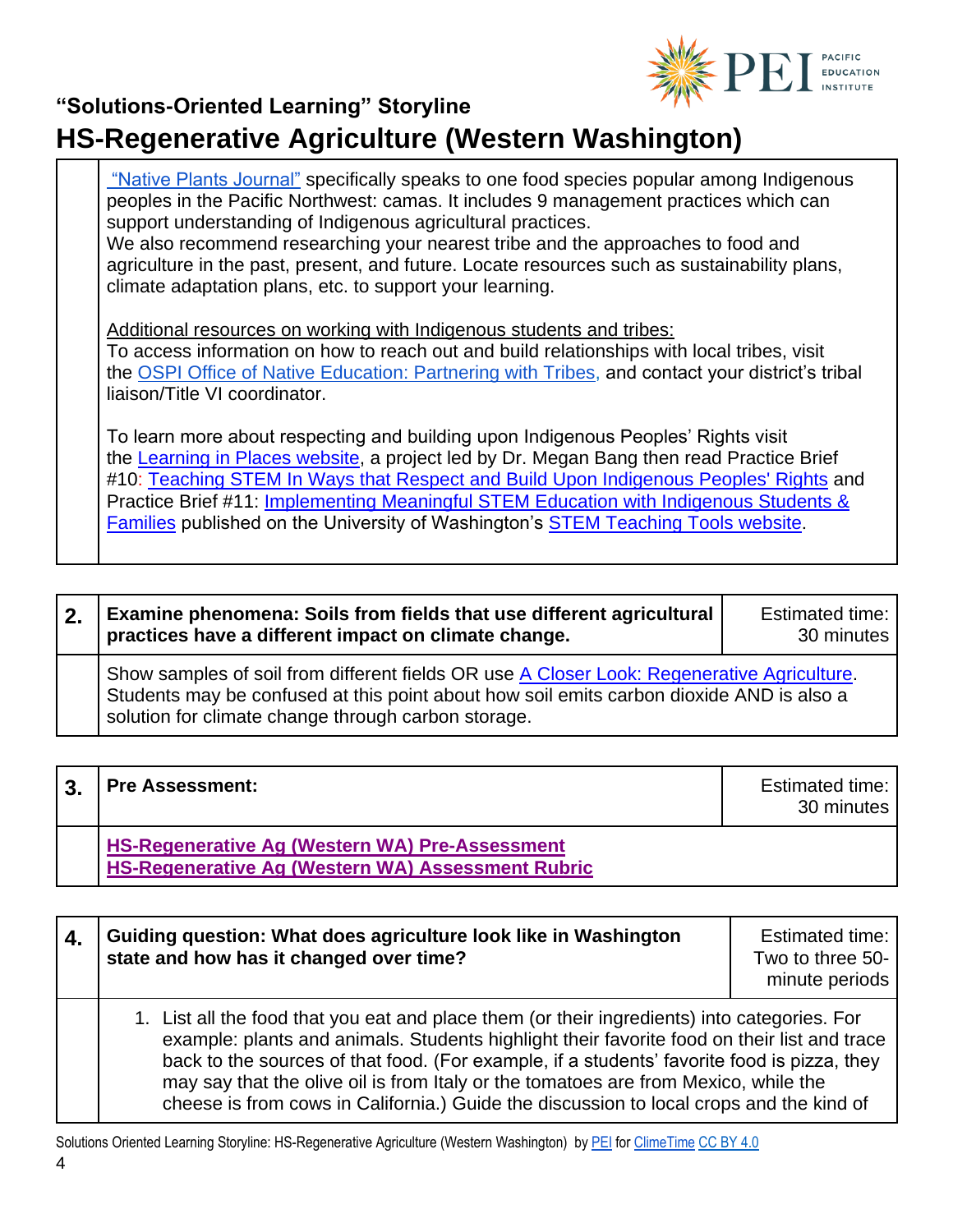

food that is made from those crops. Ask students to, on the same piece of paper, write down as many crops grown in Washington as they can; this is a fun activity to do as a timed brainstorm. After, you may choose to show the [Washington State Agriculture](https://youtu.be/DbfjtzdN-A4) video (YouTube) and have students check off the crops they listed as they see them on the screen. Finally, show and discuss the [Washington state infographic on crops.](https://agr.wa.gov/washington-agriculture)

- 2. What was the land like before agriculture; pre-pioneer? Although Indigenous peoples in the West did not practice Western agriculture, their practices did care for the land that produced the food they gathered. Give students a copy of the Traditional Coast Salish [Foods list from Burke Museum.](https://www.burkemuseum.org/sites/default/files/2019-07/reviving_traditional_food_knowledge.pdf) Compare this list with the [Washington State infographic](https://cms.agr.wa.gov/WSDAKentico/Documents/Pubs/644-WAAgTopCommodWordCloud-WEB.pdf?/644-WAAgTopCommodWordCloud-WEB)  [on crops](https://cms.agr.wa.gov/WSDAKentico/Documents/Pubs/644-WAAgTopCommodWordCloud-WEB.pdf?/644-WAAgTopCommodWordCloud-WEB) from Part 1. Facilitate a discussion comparing the foods on the commodities infographic to the list of Coast Salish foods.
- 3. The tribes in the northeastern part of the US did practice traditional agriculture. Students read Native American [Culture of the Northeast](https://www.khanacademy.org/humanities/us-history/precontact-and-early-colonial-era/before-contact/a/northeast-indian-culture) to discover what agriculture looked like pre-pioneer. Students explore WHY the "three sister" farming of squash, beans, and corn makes so much sense from a biological standpoint by reading How do [the "three sister" plants work together?](https://soilsmatter.wordpress.com/2017/06/01/how-do-the-three-sister-plants-work-together/) You may want to ask students to create a sketch or model to help them understand the relationships described in the article, in small groups or individually as it will support further understanding of the role that crop biodiversity plays in soil health

Additional three sister resources:

- [GENERATION NEXT: Honoring the past, creating the future](https://www.skagitonians.org/blog/generation-next-honoring-the-past-creating-the-future?rq=long%20hearing%20farm)
- **[Living Soil](https://www.youtube.com/watch?v=ntJouJhLM48&t=395s) begin at 41:30 stop again at 47:30**
- 4. In this part, students will be comparing and evaluating technological solutions for providing food for people with a graphic organizer. They will use this organizer once again later in the learning sessions. It is suggested that this be a work of collaboration, where students pick one practice in either industrial or Indigenous agriculture and work together as a class or in teams to complete the graphic organizer. Below, we've included some resources to help students explore industrial agricultural practices and Indigenous practices. These resources should help support students in completing the graphic organizer, but are by no means the only resources available. You may also want students to build a timeline of events during the history of agriculture if you are integrating content areas or working with social studies courses.
	- [Graphic Organizer: Exploring Agriculture Practices](https://docs.google.com/document/d/16tmYdwUc5g_j-Ro1s78z5LkpyfKitTvTmqNqEq3v8Yg/edit?usp=sharing)

Industrial Practice Resource:

[The Industrialization of Agriculture](https://www.foodsystemprimer.org/food-production/industrialization-of-agriculture/) [Sustainable Agriculture vs. Industrial Agriculture](https://foodprint.org/issues/sustainable-agriculture-vs-industrial-agriculture/)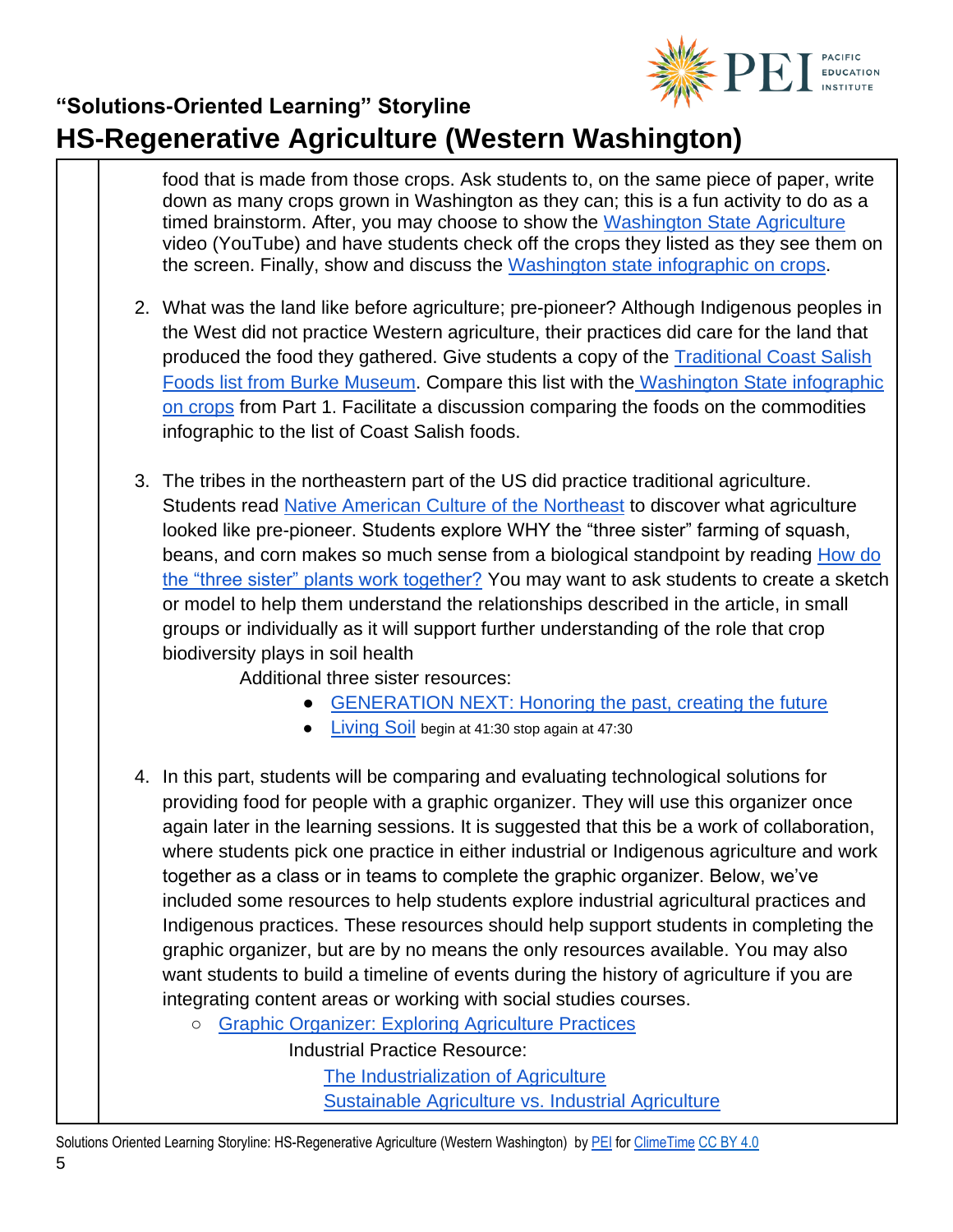

#### **"Solutions-Oriented Learning" Storyline**

# **HS-Regenerative Agriculture (Western Washington)**

| Indigenous Practices Resource:                                                                        |  |
|-------------------------------------------------------------------------------------------------------|--|
| <b>Indigenous Agriculture and Sustainable Foods</b>                                                   |  |
| <b>Indigenous Food Harvesting</b>                                                                     |  |
| <b>Reviving Traditional Coast Salish Food Knowledge</b>                                               |  |
| <b>Regenerative Practices Resource:</b>                                                               |  |
| 10 Regenerative Practices Every Grower Should Know                                                    |  |
| The future of food and agriculture: Trends and Challenges,<br>Figure 14.1 and Challenge 1 on page 135 |  |

| 5. | Guiding question: What is the role of soil in agriculture?                                                                                                                                                                                                                                                                                                                                                                 | <b>Estimated time:</b><br>Four 50-minute period                                                         |
|----|----------------------------------------------------------------------------------------------------------------------------------------------------------------------------------------------------------------------------------------------------------------------------------------------------------------------------------------------------------------------------------------------------------------------------|---------------------------------------------------------------------------------------------------------|
|    |                                                                                                                                                                                                                                                                                                                                                                                                                            | (The labs can take up to 9 days to<br>perform but do not necessarily<br>need to be revisited every day) |
|    | 1. Discuss the term "ecosystem services" while showing <b>Forests and Family Farms</b><br>infographic. Then, direct students to Soils and Biodiversity infographic. Using these two<br>resources, students list the ecosystem benefits that a field of ___________<br>local crop) provide. Be sure that students consider the soil in the ecosystem services.                                                              | (name a                                                                                                 |
|    | 2. Students bring in soil samples and set up a closed system with a carbon dioxide<br>indicator (Bromothymol Blue). Based on the color change of the indicator, students will<br>make a claim about the living component of the soil. Use the protocol in Soil Microbial<br>Lab (Soil Respiration). This lab requires a 24-hour period. The background information<br>is a good introduction for students.                 |                                                                                                         |
|    | 3. Students perform the lab in #2 again using different kinds of soil that the students bring<br>in. Students collect data on the different rates of soil respiration and graph the results.<br>Students make a claim about the amount of carbon in the soil using the data on soil<br>respiration. Soil Respiration from Science Direct has a graphic that shows the<br>relationship between carbon and respiration rate. |                                                                                                         |
|    | 4. Students complete a Berlese Funnel Lab (soil trap lab) that can be completed in 8 days.<br>Teacher can customize the lab for their classroom needs.                                                                                                                                                                                                                                                                     |                                                                                                         |
|    | 5. Facilitate a discussion about the role of biodiversity in soils in the ability for that soil to<br>act as a carbon sink (calling attention to the entire biological diversity of the system,<br>plant and micro/macro-organisms).                                                                                                                                                                                       |                                                                                                         |

#### **6. Guiding question: How does increasing soil health pose solutions to climate change?**

Estimated time: Three 50-minute periods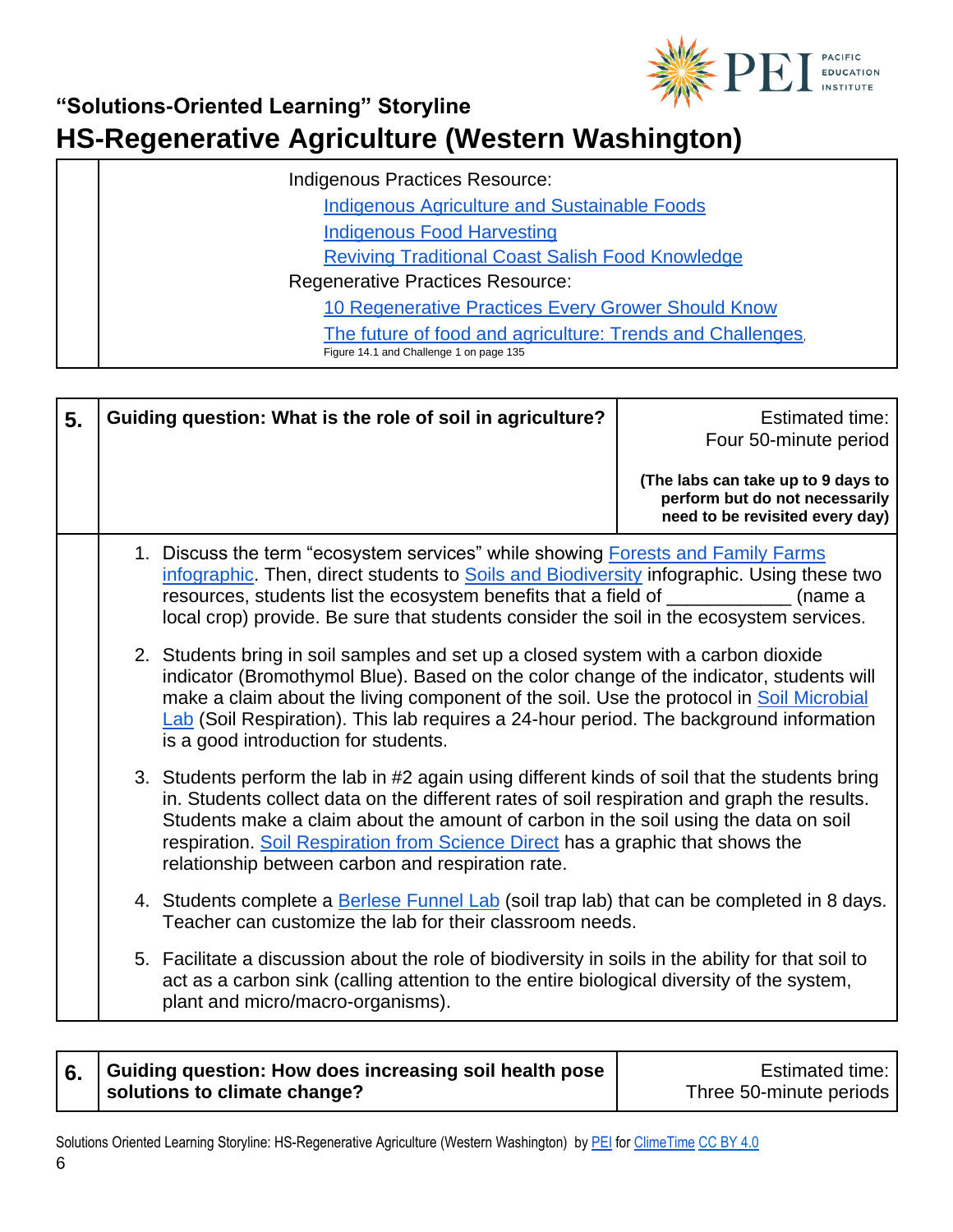

|  | 1. Students complete the <b>Earth Lab: Soil Carbon</b> . Students watch short videos throughout<br>the lab and discuss the information in small groups. Students learn how farmers can<br>build carbon rich soil and how these practices connect to climate change. Review the<br>Carbon cycle and the role of photosynthesis using the REACCH ppt Ecological Cycles,<br>Carbon cycle, Photosynthesis, and Respiration ppt, or use carbon cycle curriculum from<br>your own content. |
|--|--------------------------------------------------------------------------------------------------------------------------------------------------------------------------------------------------------------------------------------------------------------------------------------------------------------------------------------------------------------------------------------------------------------------------------------------------------------------------------------|
|  | 2. Students explore the difference between carbon store, carbon sequestration, and<br>carbon emission. Students go to an area outside and sketch what they see. They then<br>label their sketch with;<br>a. $C =$ carbon store<br>b. $S =$ carbon sequestration<br>c. $E =$ carbon emitting                                                                                                                                                                                          |
|  | 3. Students design a lab that evaluates the impact of monoculture farming versus<br>polyculture farming practices on soil carbon storage.                                                                                                                                                                                                                                                                                                                                            |
|  | 4. If there is time, students can use Top Crop Interactive game (National Geographic) to<br>explore how farming decisions impact the health of the soil and therefore the crops. To<br>engage the students, make the game a competition and post the top scores.                                                                                                                                                                                                                     |

| 7. | Guiding question: What is regenerative ag and how is it<br>a solution to climate change?                                                                                                                                                                                                                                                                                                                                                                                           | <b>Estimated time:</b><br>Two 50-minute periods |
|----|------------------------------------------------------------------------------------------------------------------------------------------------------------------------------------------------------------------------------------------------------------------------------------------------------------------------------------------------------------------------------------------------------------------------------------------------------------------------------------|-------------------------------------------------|
|    | Students begin to collect information for their Infographic at this point in the storyline.                                                                                                                                                                                                                                                                                                                                                                                        |                                                 |
|    | 1. Students read Project Drawdown: Reg ag                                                                                                                                                                                                                                                                                                                                                                                                                                          |                                                 |
|    | 2. Chose videos of regenerative agriculture practices that best suits your location:<br>Living Soil stop at 16:30 and begin again at 41:30 stop again at 47:30<br>$\bullet$<br>21 Acres Farm Virtual Tours (Teacher can choose the video/clip that best<br>$\bullet$<br>suits their classroom needs).<br>• Composting and Regenerative Agriculture (Video from Lopez Island<br>Farms that showcases how the farm utilizes compost in their regenerative<br>agriculture practices). |                                                 |
|    | 3. Students read Kiss the Ground Regenerative Agriculture and define the term<br>"regenerative".<br>NOTE: This website does portray Industrialized farming in an extremely negative<br>$\circ$                                                                                                                                                                                                                                                                                     |                                                 |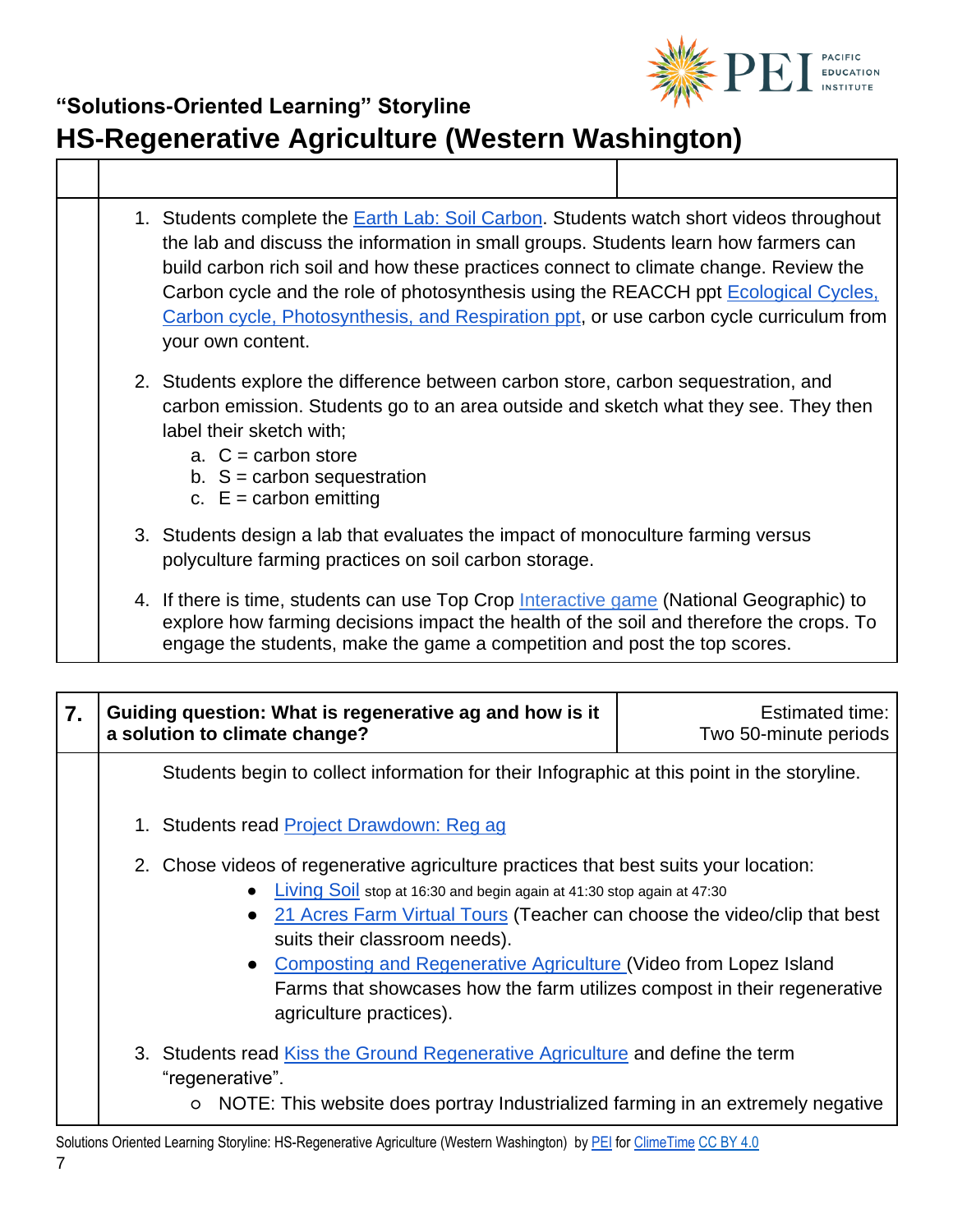

| light, which is not the intent of the exercise or to focus of the content presented<br>here. Please read over the materials you are sharing with students prior to<br>sharing with them.                                                                                                                                                                                                                                                                                                                          |
|-------------------------------------------------------------------------------------------------------------------------------------------------------------------------------------------------------------------------------------------------------------------------------------------------------------------------------------------------------------------------------------------------------------------------------------------------------------------------------------------------------------------|
| 4. Students research the 5 principles of regenerative agriculture using the resource Regen<br><b>Ag: Solid Principles, Extraordinary Claims</b><br>o McGuire presents an argument that Brown's (Kiss the Ground) data is<br>extraordinary. Based on the argument, students make a claim either refuting or<br>supporting Brown's data. Research current regenerative ag studies to find<br>evidence to support the students' claim.<br>Use the Regen AG Practices in W.WA. examples to support student<br>claims. |
| 5. This is an excellent place in the unit to arrange a local farm tour or to have an<br>agriculture professional come to your class to speak about the new technologies                                                                                                                                                                                                                                                                                                                                           |
| 6. Students revisit the phenomenon and explain how soils from different fields that have<br>been farmed with different practices can have a different impact on climate change<br>through carbon storage.                                                                                                                                                                                                                                                                                                         |
| 7. This would be a point to have students revisit their graphic organizer. Are there                                                                                                                                                                                                                                                                                                                                                                                                                              |

practices or items that can be added to the students' graphic organizer?

| 8.<br>Guiding question: What can I do to show how<br>regenerative agriculture is a solution to climate<br>change?                                                                                                                                                                                                                                                                                                                                                                                                                                                                                                                                                                                                                                                                                                                                                 | <b>Estimated time:</b><br>70 minutes |
|-------------------------------------------------------------------------------------------------------------------------------------------------------------------------------------------------------------------------------------------------------------------------------------------------------------------------------------------------------------------------------------------------------------------------------------------------------------------------------------------------------------------------------------------------------------------------------------------------------------------------------------------------------------------------------------------------------------------------------------------------------------------------------------------------------------------------------------------------------------------|--------------------------------------|
| <b>Final Cumulative Project</b><br>Students create an infographic to inform the local community about the importance of<br>regenerative agriculture practices in sequestering and storing carbon in the soil. The<br>infographic will include the following information:<br>• The role of soil in carbon storage<br>The practices of regenerative agriculture<br>A description of how each practice increases the carbon stored in the soil<br>A description of how Indigenous people care and have always cared for the land<br>Incorporate data/observations gathered during the storyline.<br>Career opportunities in Agriculture and Natural Resources (another resource for career<br>options: Career Seeker)<br>The link Infographics as a Creative Assessment provides students with samples, online<br>tutorials, and the steps to create an infographic. |                                      |